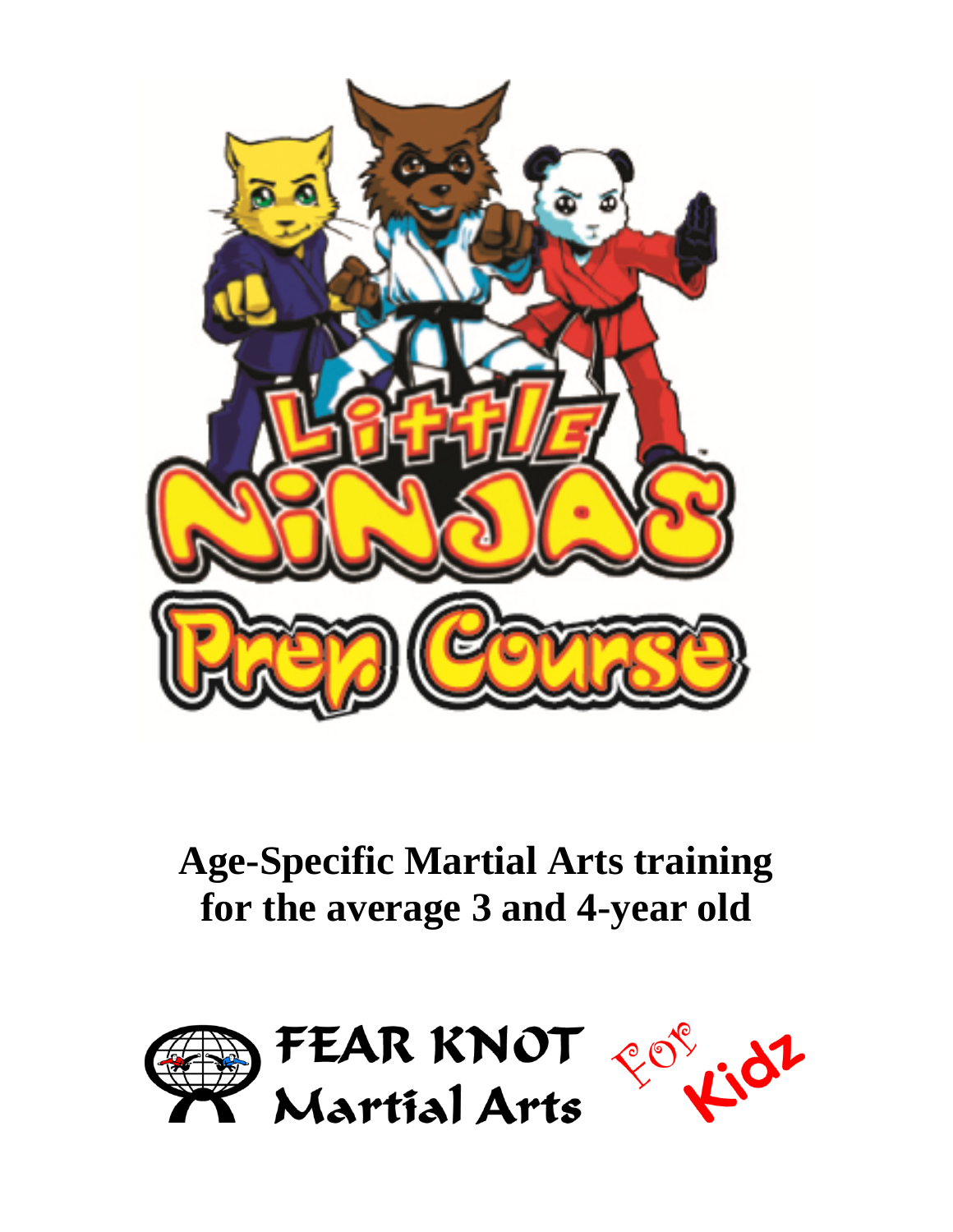## **Welcome to the Little Ninjas Prep Course**

Children between the ages of 3 and 4-years old are in a very distinct growing stage. They are embarking on new discoveries everyday and learning how to cope with all of the challenges. Their intellect, emotions, physical capabilities, and social competence all are growing at a rapid rate. So fast in fact, that they often overlook what's important and can hardly tell the difference between right and wrong.

That's where the Little Ninjas Prep Course comes into play. Our program was specially designed for the stages of development of 3 and 4-year olds. We collected scientific and psychological resources regarding this age group, and used that information to ensure that our program meets each child's characteristics and capabilities.

In the Little Ninjas Prep Course, each child will experience training that targets the 8 "early" skills that they are all currently developing. These skills include: kicking, punching, blocking, crawling, hopping, rolling, running, and catching. Each skill has been broken down into age-specific exercises, games, activities, and drills that compliment their stage of development.

We use the Martial Arts approach to building their skills through these drills. The approach includes reinforcing good discipline, displaying confidence, and maintaining a positive attitude. Technical Martial Arts training is very limited when it comes to traditional moves and techniques. We reserve that portion of development for the older children who have set a clear foundation of what we consider the preliminary requirements to martial arts training.

With this in mind, we want to reinforce that Martial Arts training extends way beyond kicking and punching. That's why it may appear that your child is not learning enough Martial Arts in class, but the fact is they really are. The customary discipline protocol is Martial Arts. This includes standing at attention when commanded, responding with respect by saying "yes sir" and "yes ma'am", bowing to the flags and each other, and maintaining a positive attitude. With professional Martial Artists as the role-model instructors, and the mixture of fun games and activities with basic kicks, strikes, and blocks during class, your child's first exposure to Martial Arts training will generate results!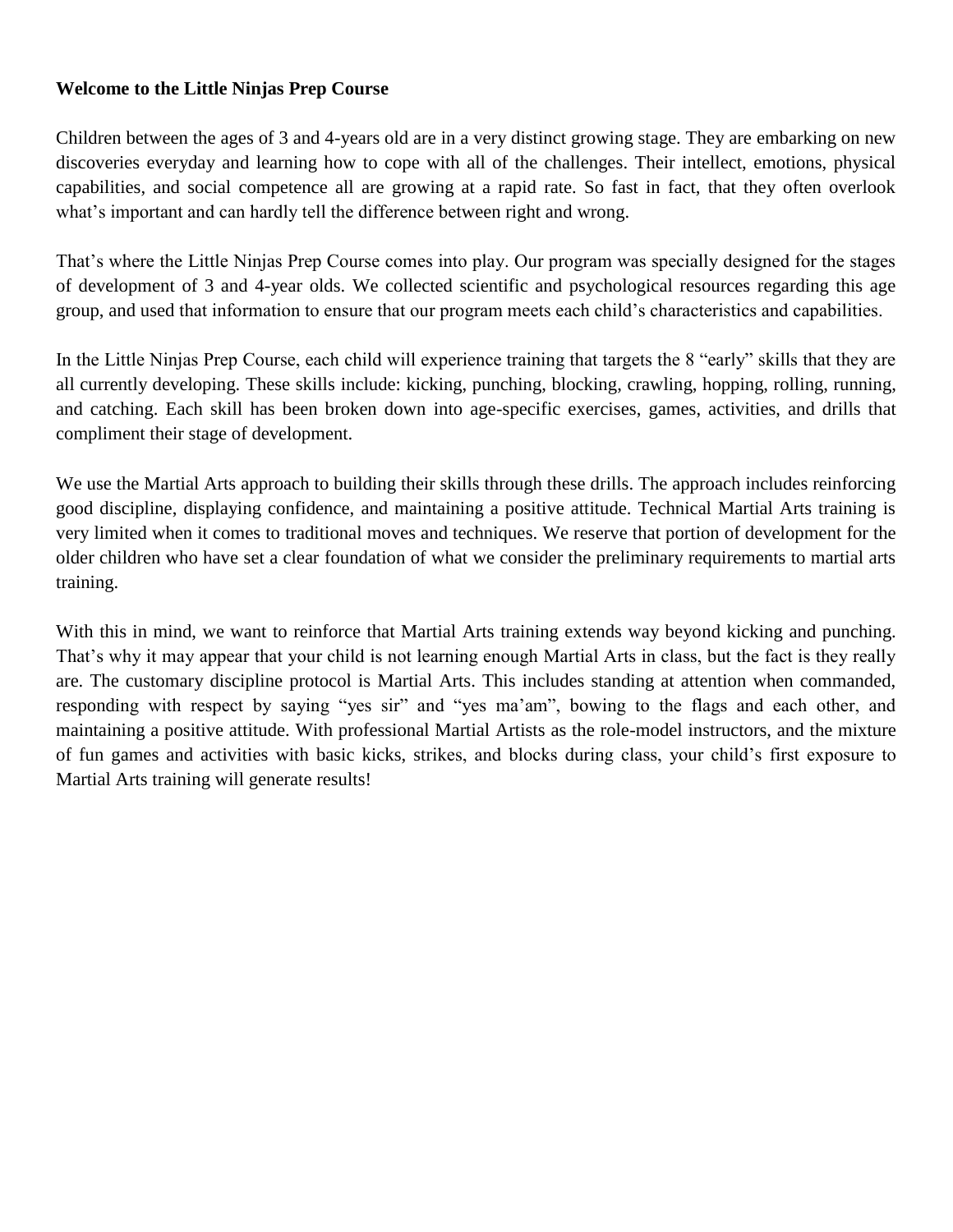#### **Introduction to the Little Ninjas Prep Course**

This program was designed to target age-specific skills for children between the ages of 3 and 4-years old. It will introduce early skills training to the pre-school age group, which has limited physical, intellectual, social, and emotional abilities. With that said, the emphasis is placed on building early fundamental skills training with a strategic balance of Martial Arts.

## **Here's a brief overview of how the program works:**

- 1. There are 8 early skills that your child must develop continuously as they advance in rank.
- 2. The 8 skills are taught individually so that a child training one time per week will work on all 8 skills over a course of eight weeks.
- 3. The testing cycle is a total of 2 months. Eight weeks to cover each skill
- 4. Each child's goal is to develop the necessary challenges per skill.
- 5. Your child will earn a skill stripe as they accomplish each skill requirement,.
- 6. Your child's next goal is to collect all 8 skill stripes within the 8 week testing cycle in order to test for their next belt.
- 7. As your child earns their new rank, they will proceed to earn all 8 skills stripes based on the next belt requirements per the testing chart.
- 8. Once your child completes the rank of blue with a black stripe, they will graduate from the program and move on to the Little Ninjas program for 5 & 6 year olds.

The goal for this program is to establish early skills that are significant in a typical child between the ages of 3 and 4-years old. All students that graduate this program are considered knowledgeable in the skills provided and therefore qualify to move onto a more advanced program. Please see the front desk for more information about the next program.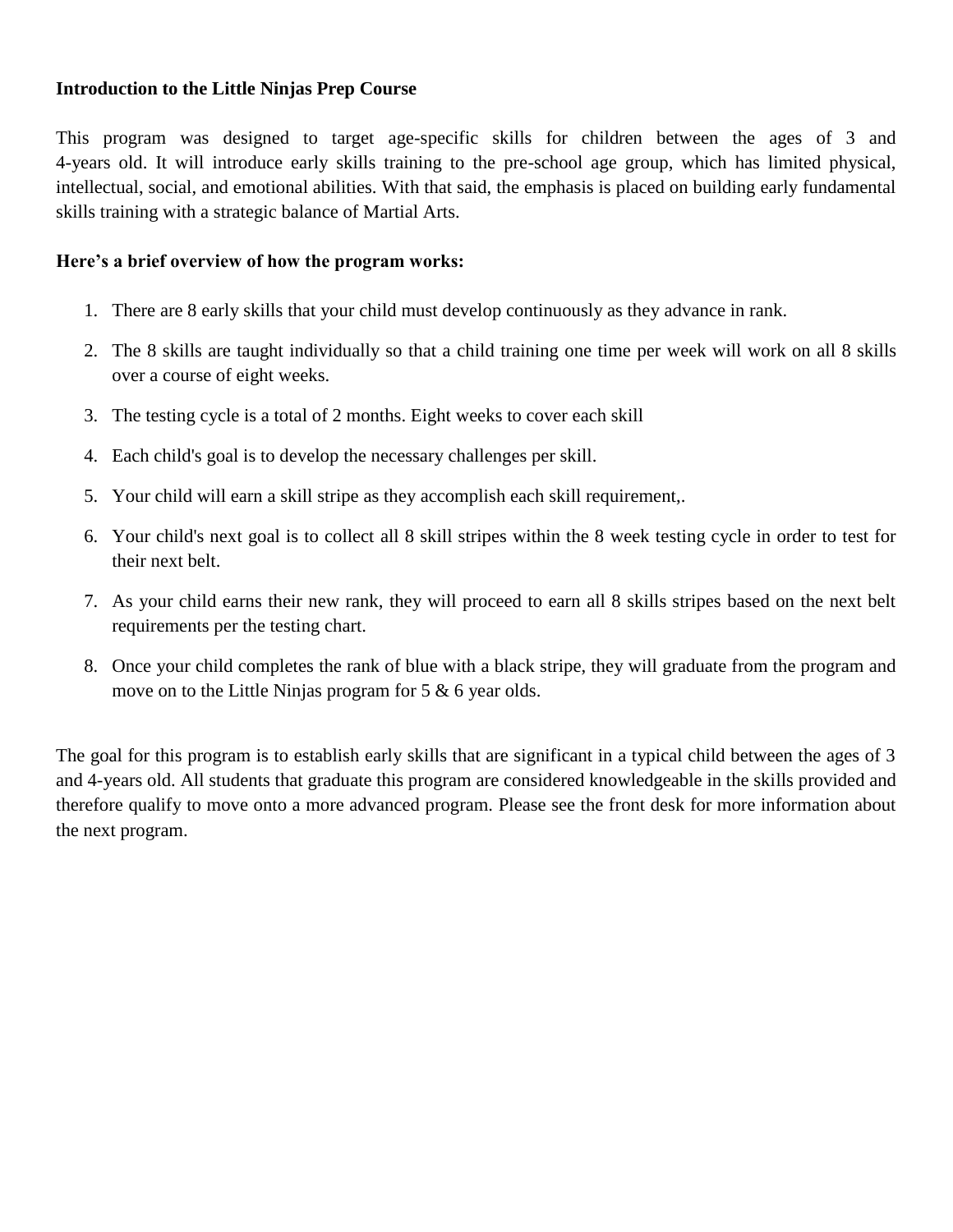## **The Ninja Prep Course Belt Structure**

The Little Ninjas Prep Course has a total of 9 belts evenly divided by experience level: beginners, intermediates, and advanced. For each experience level, the curriculum assembles a format that utilizes similar skill application techniques, but varies in the level of difficulty from belt to belt. For example: the 3 beginner belts work front snap kicks for the skill of kicking but each belt must perform their front kicks in a more challenging manner.

## **Here's the Ninja Prep Course Belt Structure:**

#### **Beginners Belt Ranks:**

- 1. White with Yellow Belt
- 2. Yellow with White Belt
- 3. Yellow with Black Belt

#### **Intermediate Belt Ranks:**

- 4. White with Orange Belt
- 5. Orange with White Belt
- 6. Orange with Black Belt

#### **Advanced Belt Ranks:**

- 7. White with Blue Belt
- 8. Blue with White Belt
- 9. Blue with Black Belt

#### **About our Ninja Prep Course Instructors**

Learning is a process. Our instructors understand the importance of the steps involved in learning and are capable of encouraging and instructing a child while reinforcing the benefits to learning. Our instructors are trained to meet the needs of each individual and how to reinforce proper development and behavior with little or no disciplinary action. We have established a positive learning atmosphere that makes learning and growing fun.